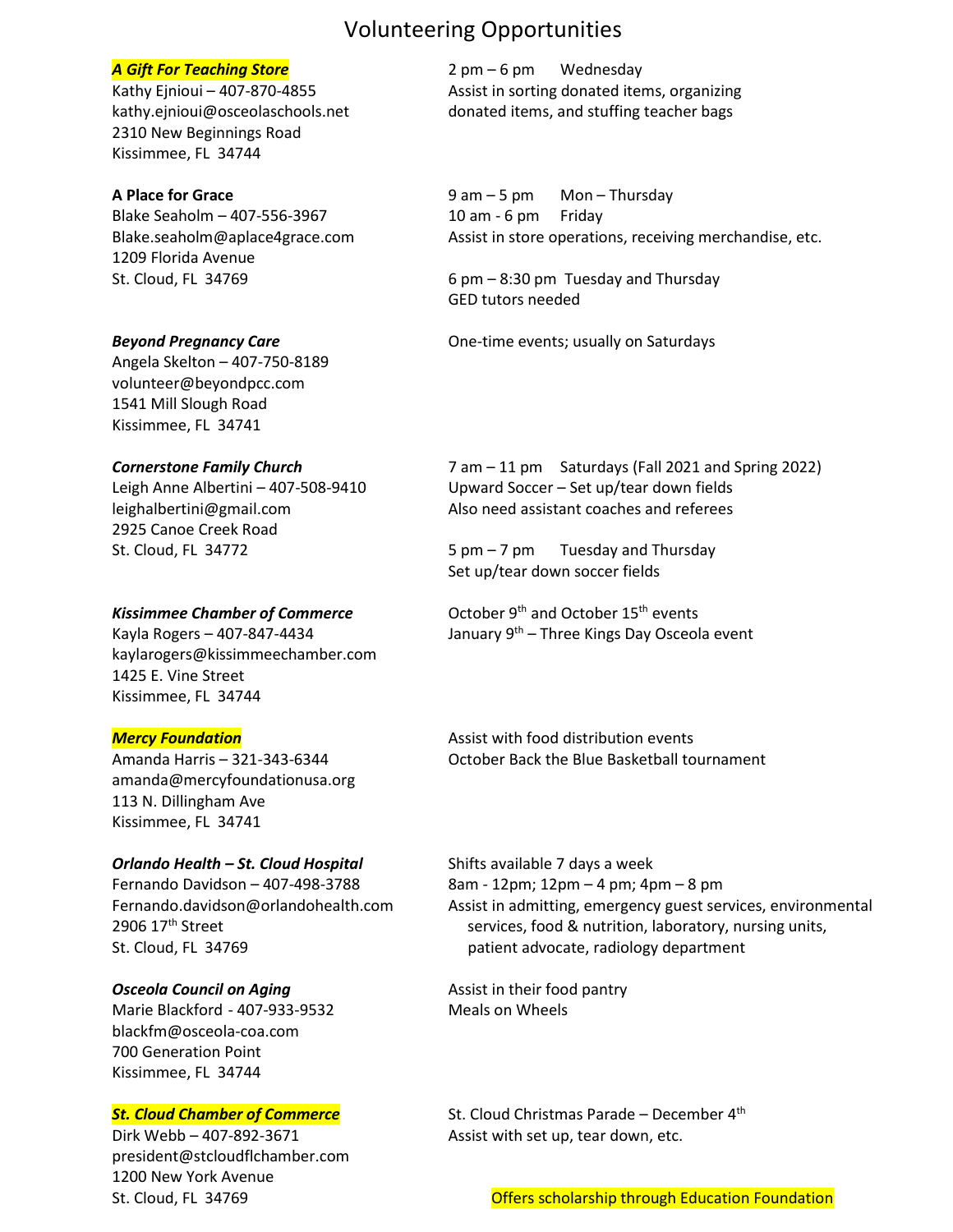| 2021 Kissimmee Chamber Non-Profit Coalition                 |                                |                                                                  |                                |  |
|-------------------------------------------------------------|--------------------------------|------------------------------------------------------------------|--------------------------------|--|
| <b>Organization</b>                                         | <b>Rep. Name</b>               | Rep. Email                                                       | <b>Rep. Phone</b>              |  |
| <b>American Cancer Society</b>                              | <b>Judy Alderman</b>           | judy.alderman@cancer.org                                         |                                |  |
| <b>Boy Scouts</b>                                           | Tony Gisondi                   | fony, Gisondie@cflscouting.org                                   | 407-581-2537                   |  |
| Boys & Girls Club                                           | <b>Nicco Palmero</b>           | npalmero@bgccf.org                                               |                                |  |
| <b>CAAIRE</b>                                               | Denita Pimienta                | denita@caaire.org                                                | 267-760-7140                   |  |
| Capital Good Fund, The                                      | <b>Raul Palacias</b>           | raul@capitalgoodfund.org                                         | 407-591-7546                   |  |
| <b>Celebration Foundation</b>                               | <b>Staff</b>                   | staff@celebrationfoundation.org                                  | 866-584-3651                   |  |
| <b>Community Foundation of South</b><br>Lake                | <b>Kathy Smith</b>             | kathy@cfslc.org                                                  | 407-572-9850<br>352-394-3818 x |  |
| <b>Hope Partnership</b>                                     | <b>Mary Downey</b>             | mary.downey@thehopepartnership.org                               | 102                            |  |
| <b>Hope Partnership</b>                                     | <b>Angie Rench</b>             |                                                                  | 321-677-0246                   |  |
| <b>Early Learning Coalition</b><br><b>Embrace Families</b>  | Amanda<br>Kelkenberg           | angie.rench@thehopepartnership.org<br>akelkenberg@elcosceola.org | 321-677-0245<br>407-933-5353   |  |
|                                                             | <b>Sharon Nelson</b>           | sharon.nelson@embracefamilies.org                                | 407-690-7490                   |  |
| <b>Girl Scouts of Citrus Council</b><br>Give Kids the World | Tiesha<br>Montgomery           | tmontgomery@citrus-gs.org                                        | 407-228-1668                   |  |
|                                                             | Pam Landwirth                  | kathyp@gktw.org                                                  | 407-239-2308                   |  |
| <b>Healthy Start Coalition of</b><br>Osceola County Inc.    | Patricia McWhirter             | pattyhealthystartoc@earthlink.net                                | 407-891-9199                   |  |
| Help Now of Osceola, Inc.                                   | <b>Tammy Douglass</b>          | tammyd@helpnowshelter.org                                        | 407-847-3260                   |  |
| Help Now of Osceola, Inc.                                   | Andie Hinman                   | andieh@helpnowshelter.org                                        | 407-847-3286                   |  |
| <b>Hispanic Federation</b>                                  | Yanidsi Velez-<br><b>Bonet</b> | yvelez@hispanicfederation.org                                    | 321-946-5357                   |  |
| <b>HOME</b>                                                 | Kyra Lynch                     | kyra.lynch@aspirehp.org                                          | 407-932-0413                   |  |
| Junior Achievement of Central<br>Florida                    | <b>Courtney Parker</b>         | cparker@jacentralfl.org                                          |                                |  |
| Kissimmee Mainstreet                                        | Diana Marrero-<br>Pinto        | dmarreropinto@kissimmeemainstreet.org                            | 407-270-4973<br>407-846-4643   |  |
| Love Makes Me Grow                                          | <b>Nilisa Council</b>          | ncouncil71@gmail.com                                             | 407-668-2076                   |  |
| Michael's Foundation                                        | <b>Kriss Titus</b>             | kriss.titus@gmail.com                                            | 407-970-0936                   |  |
| Museum of Military History                                  | <b>Chris Robertson</b>         | militarymuseum1@gmail.com                                        |                                |  |
| Nature's Place Therapy &<br>Learning                        | Deborah Adams                  | deborah@naturesplace.org                                         | 407-973-8113                   |  |
| One Hope United                                             | <b>Tonia Bowman</b>            | tbowman@onehopeunited.org                                        | 863-421-0056                   |  |
| <b>Osceola Arts</b>                                         | <b>Brianne Stefek</b>          | brianne@osceolaarts.org                                          | 321-250-8190                   |  |
| Osceola Community Health<br>Services Poinciana              | Raquel Berberena               |                                                                  | 407-846-6257                   |  |
| Osceola History                                             | <b>Kimberly Murray</b>         | raquel.berberena@osceolahealthcare.org                           | 407-943-8600                   |  |
| Osceola County YMCA                                         | Sergio Salazar                 | kimberly@osceolahistory.org                                      | 407-396-8644                   |  |
| Rotary Club of Kissimmee                                    | <b>Jim Salisbury</b>           | ssalazar@cfymca.org                                              | 407-847-7413                   |  |
| St. Thomas Aquinas Medical<br>Clinic                        | <b>Kelly Bender</b>            | jim@salcocontracting.com                                         |                                |  |
| Salvation Army Osceola                                      | <b>Alves Gonzalez</b>          | benderk@osceola-coa.com                                          | 407-593-1256                   |  |
|                                                             |                                | alves.gonzalez@uss.salvationarmy.org                             |                                |  |